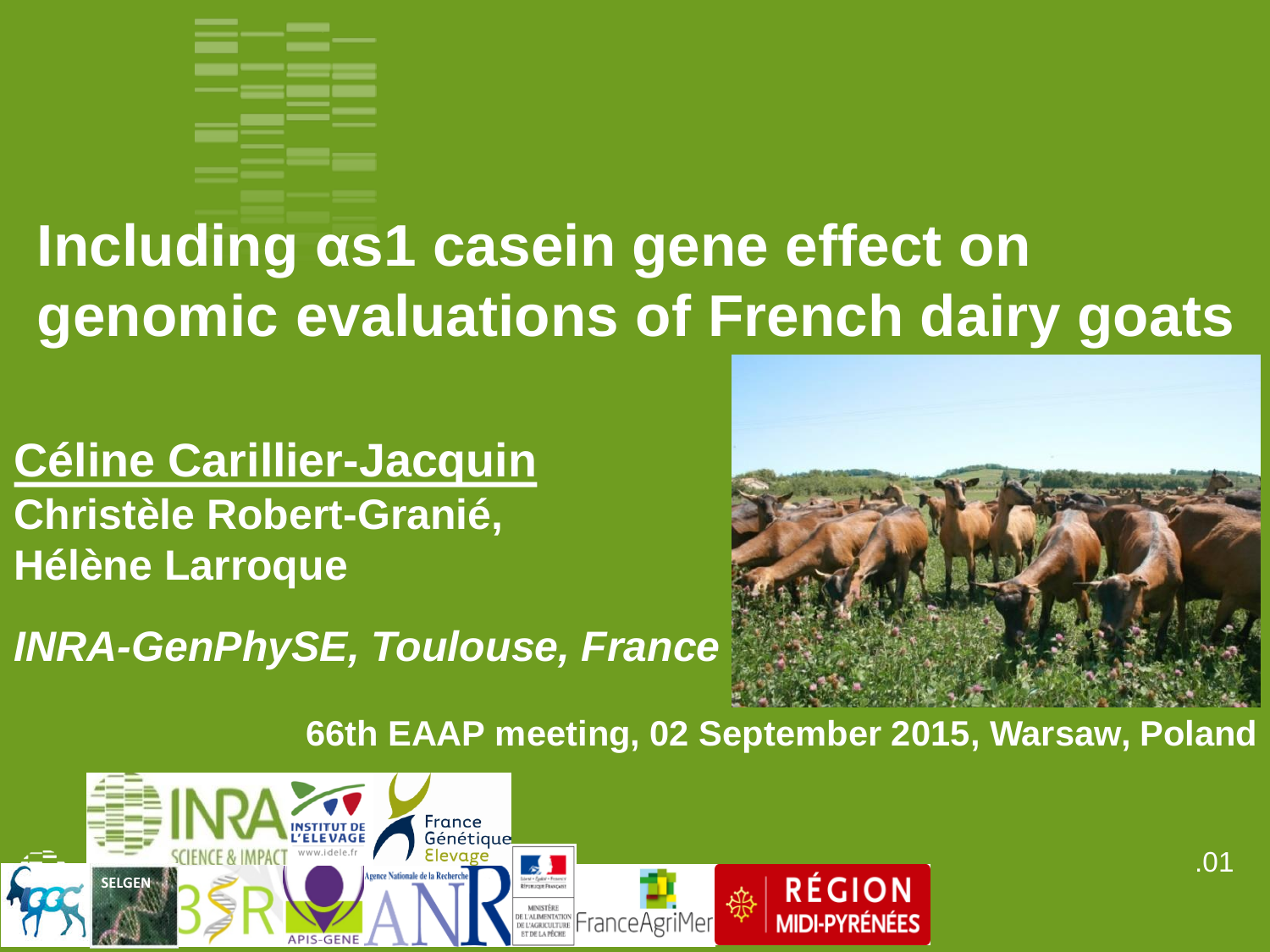## **αs1 casein: a major gene for dairy goat**

- **αs1 casein major gene in dairy goat**
- **genomic selection : all SNP = equal part of variance**

**French dairy cattle <sup>1</sup> :** 

Adding QTL in genomic evaluation  $\rightarrow$  accuracy +3% to +12 %

**Goats with αs1 casein genotypes:**



- **823 with 50k genotypes 3 861 bucks**  $\rightarrow$  **823 with 50k genotypes Alpine +**
	- **2 949 dams of bucks**



**Saanen**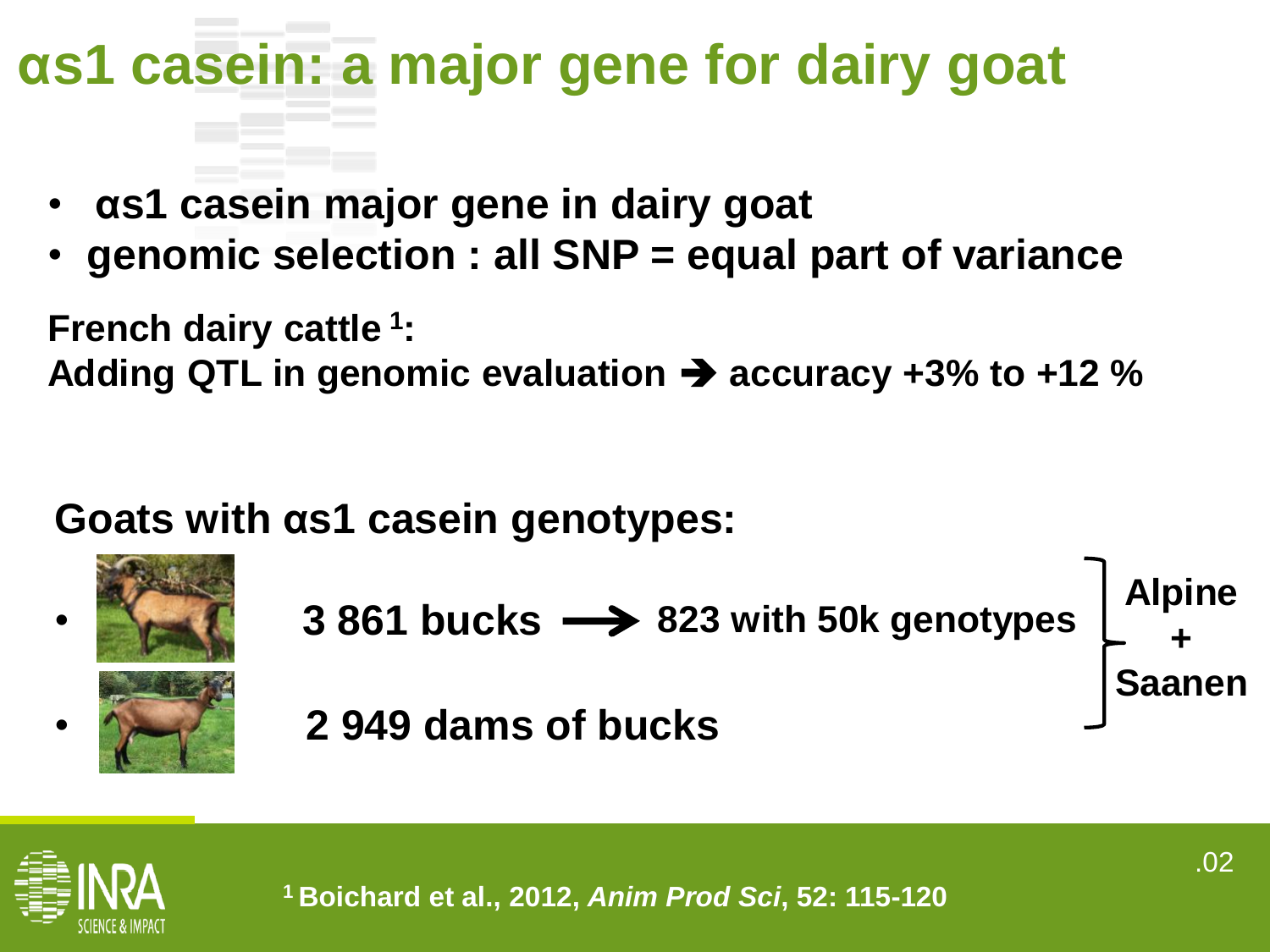#### **Breed differences in αs1 casein allele frequencies**



**Alpine : supremacy of allele A Saanen : supremacy of genotypes AE, CO and EE**

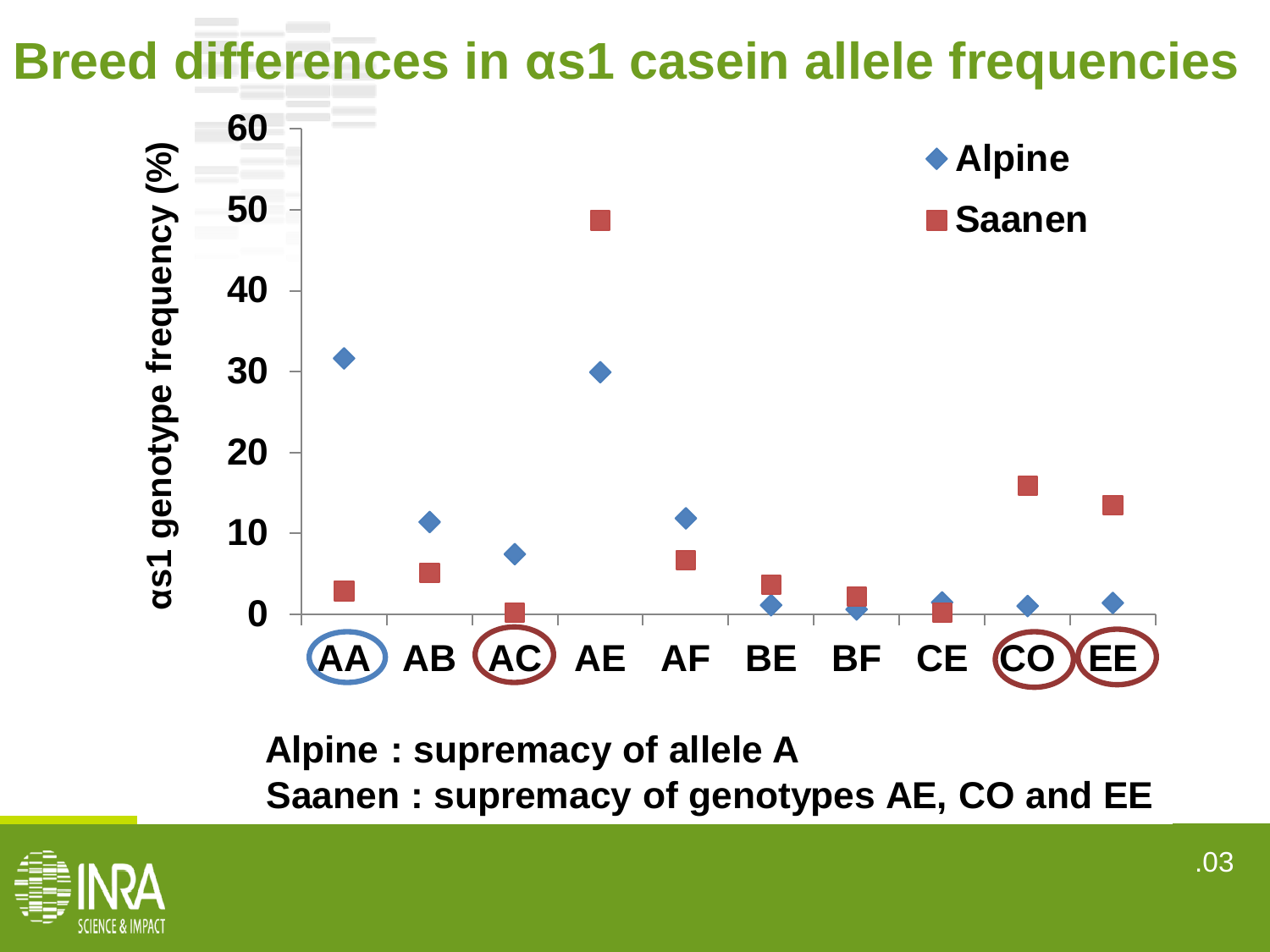# **αs1 casein: a major gene for dairy goat**

#### Genetic Model used:  $y = Zu + Tw + e$

*with y: DYD, u: polygenic part, w: αs1 casein genotype random effect* 

**Part of genetic variance (%) explained by αs1 casein genotype:**

|                        | <b>Multi-breed</b> | <b>Alpine</b> | <b>Saanen</b> |  |
|------------------------|--------------------|---------------|---------------|--|
| <b>Milk yield</b>      | 9                  | 12            |               |  |
| <b>Fat content</b>     | 20                 | 24            | 17            |  |
| <b>Protein content</b> | 41                 | 43            | 38            |  |

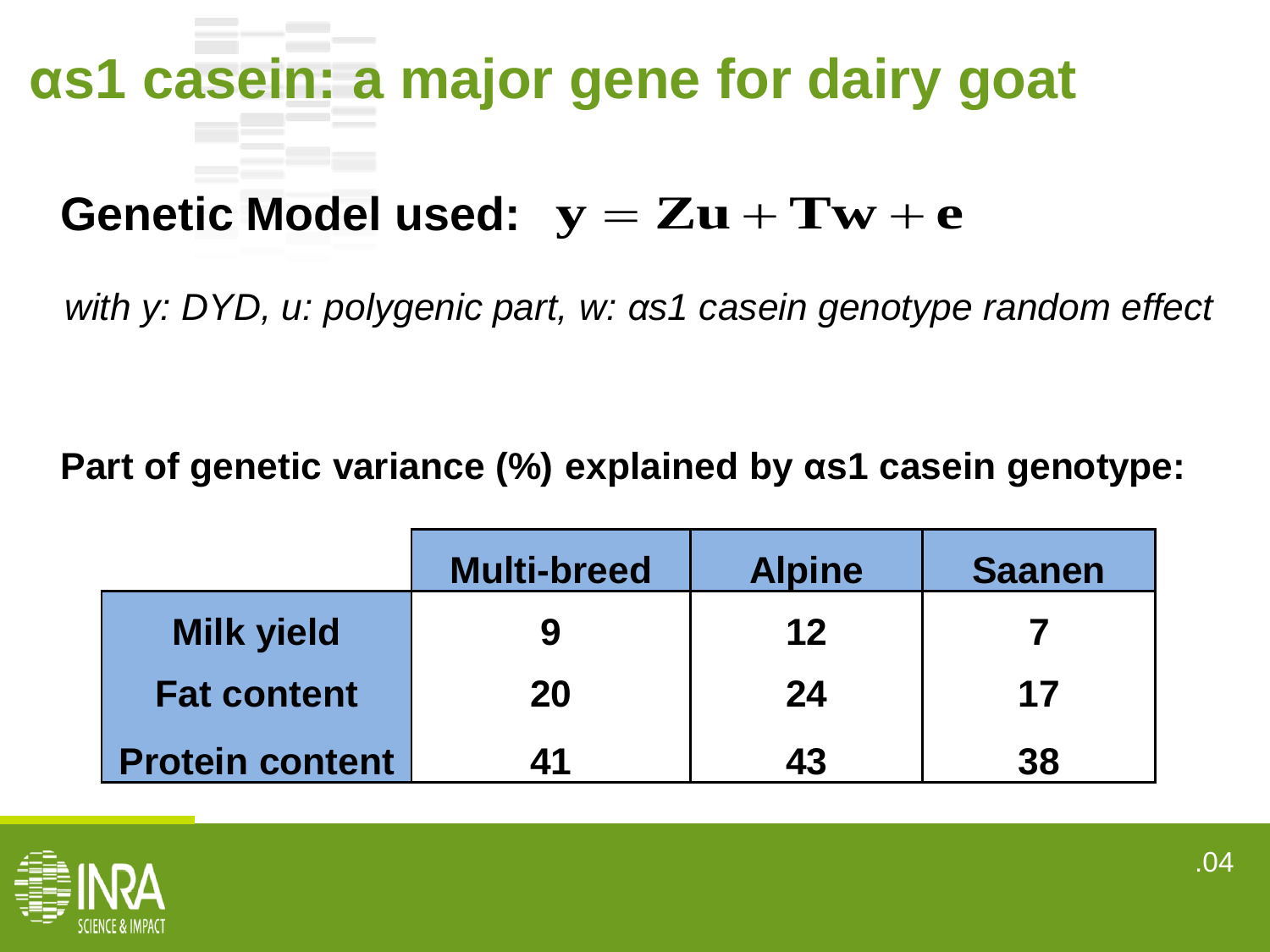#### **Three classes of αs1 casein genotypes (strong, medium and low effects on protein content)**



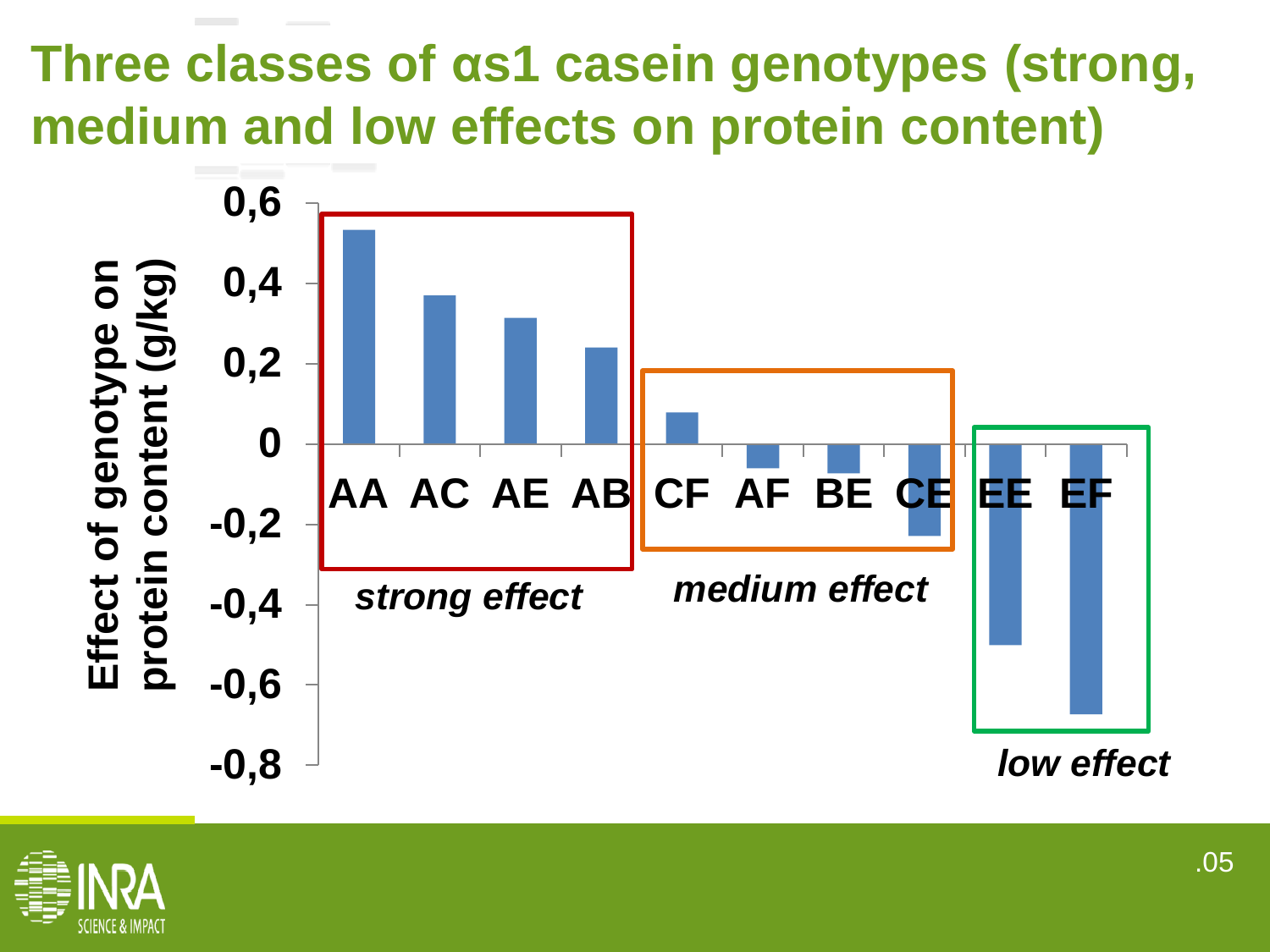- **1. Based on males phenotypes (DYD) and genotypes**
- fixed  $\approx$  random effect
- **no significant effect on milk yield and fat content**

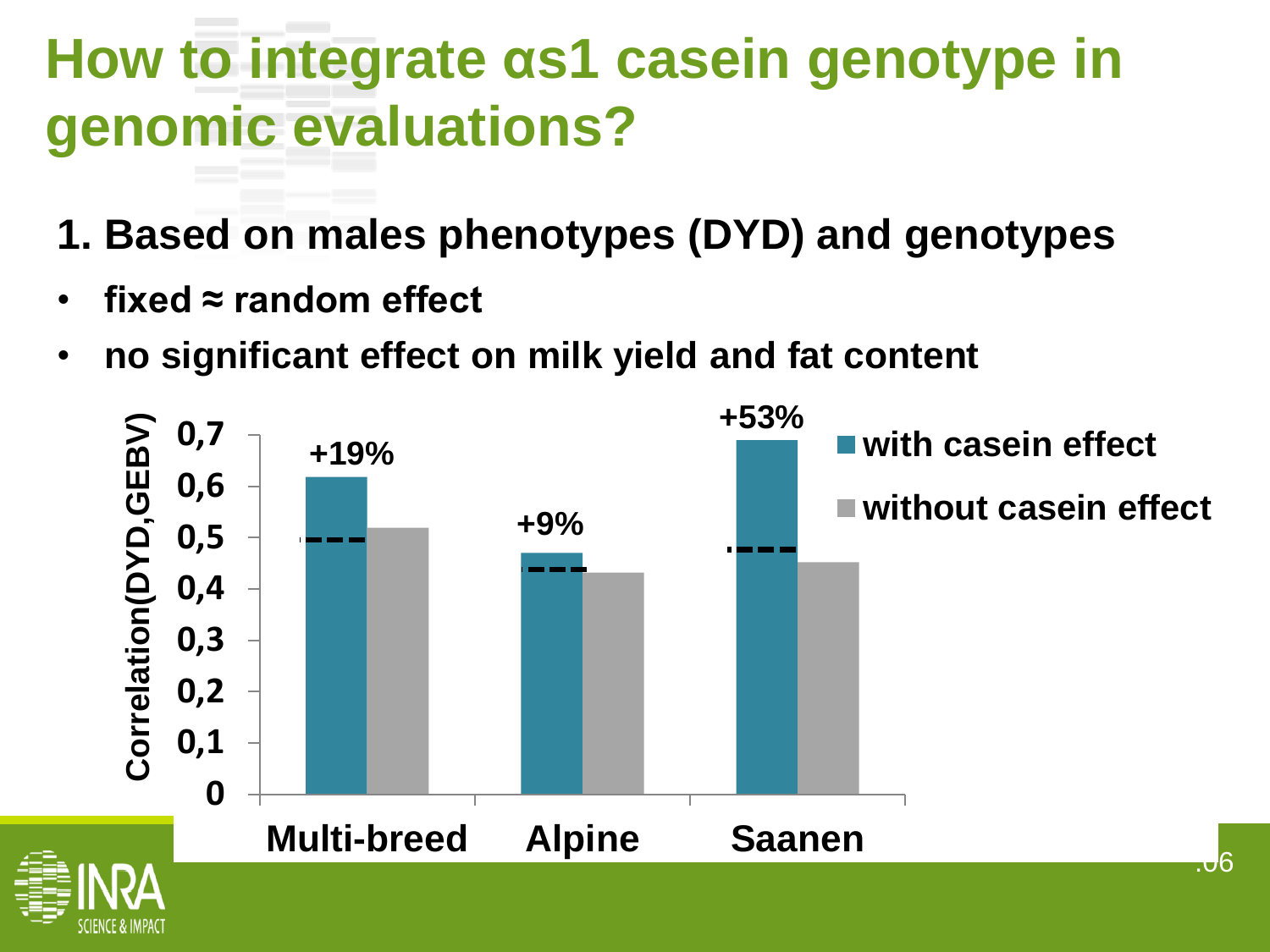- **2. Based on female phenotypes (genotyped or not)**
- **2.1 Predict genotype for females using peeling iterative method<sup>2</sup>**

**Example (biallelic marker): frequencies in population (%):** 

| 58,5 | 41,5 |  |  |  |
|------|------|--|--|--|



**Probability for genotype of animal 2:** 

**→ Frequencies in population (%)** 

| L  |    | õ.<br>O        |
|----|----|----------------|
| マン | 53 | $\overline{5}$ |

**Probability for genotype of animal 3 (%):** 

| 58,5 | 41,5 |  |  |  |
|------|------|--|--|--|



**<sup>2</sup>Vitezica et al., 2005,** *Genet Sel Evol***, 37: 403-415**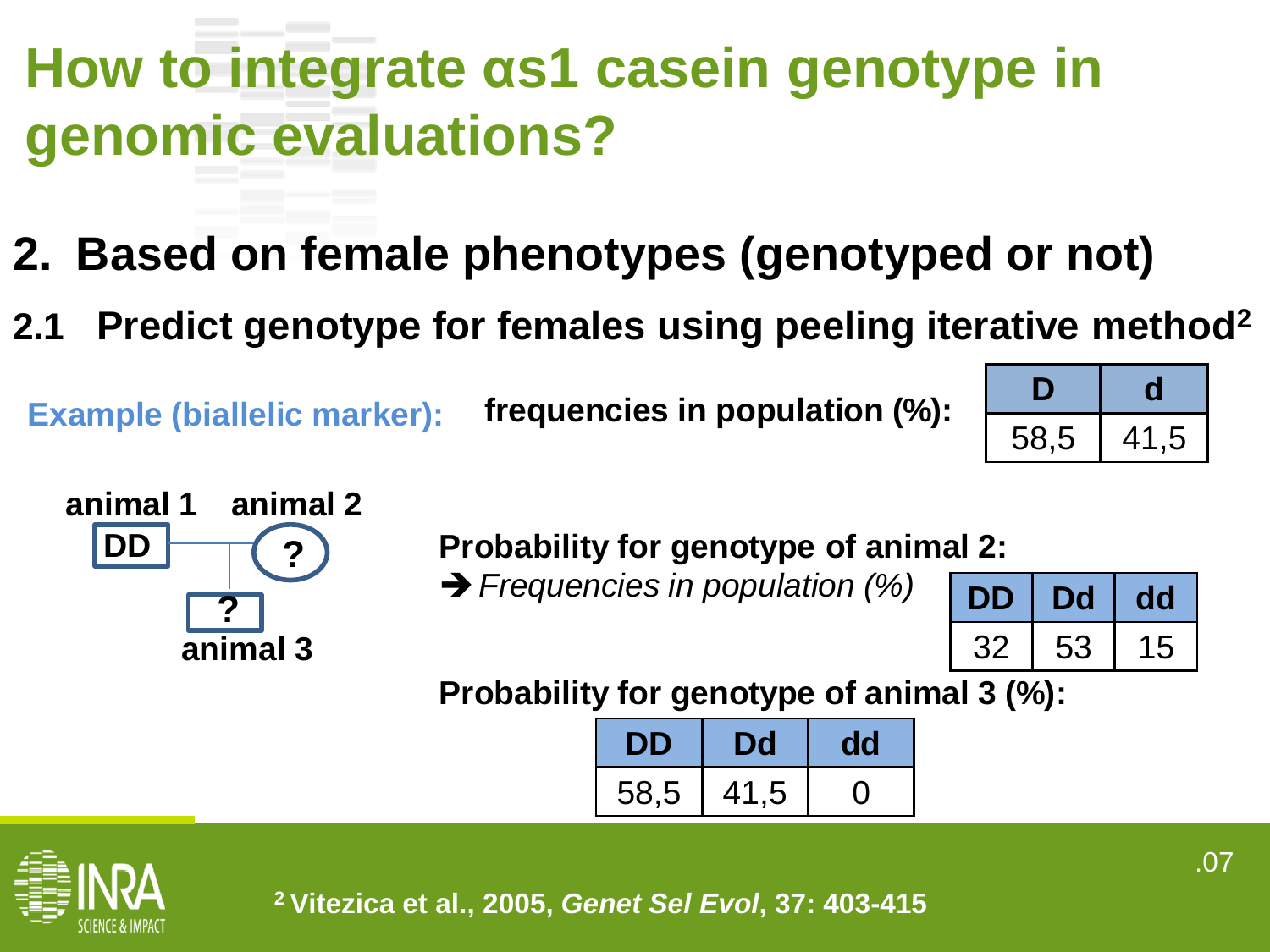**2.1 Predict genotype for females using peeling iterative method<sup>2</sup> probabilities for each 19 possible genotypes**

|                                                                      | <b>AA</b> | AB 7                 | AC | $AE$           | AF             | <b>AO</b> | <b>BB</b>      | <b>BC</b> | <b>BE</b> | <br>FF |
|----------------------------------------------------------------------|-----------|----------------------|----|----------------|----------------|-----------|----------------|-----------|-----------|--------|
| <b>Female 1</b>   0,10   0,05   0   0,05   0,25   0,05   0,15   0,10 |           |                      |    |                |                |           |                |           |           |        |
| .                                                                    |           |                      |    |                |                |           |                |           |           |        |
| Female n                                                             |           | $0 \mid 0.15 \mid 0$ |    | $\overline{0}$ | $\overline{0}$ | 0,25      | $\overline{0}$ | 0,35 0,20 |           |        |

**Including probabilities in genomic evaluation:**

- **1) Random probabilities** : **each combination of 19 probabilities = level of random effect**
- **2) 3 groups of probabilities** : **3 fixed effects (strong, medium and weak effects)**

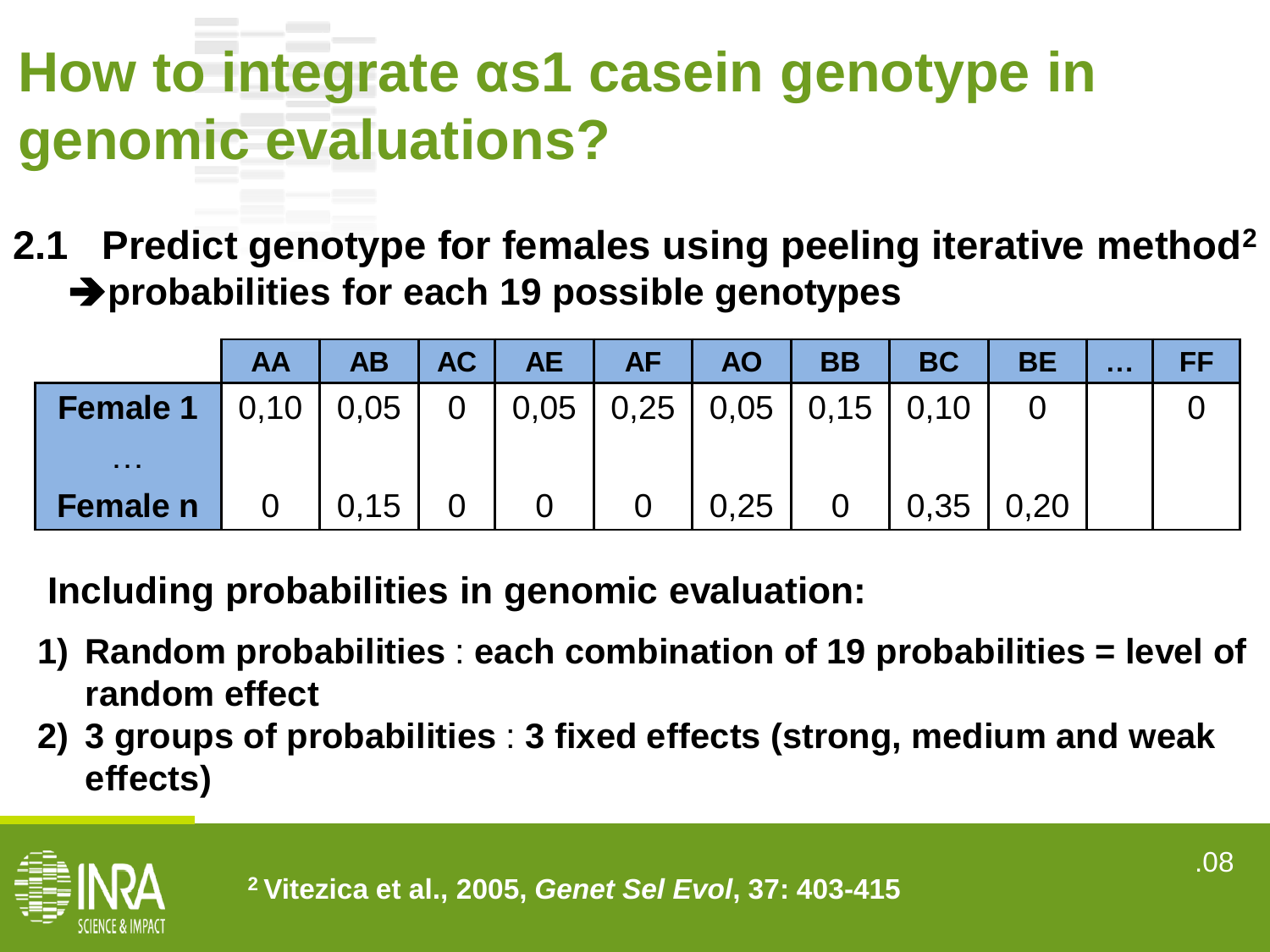#### **2. Based on females phenotypes**

**2.2 Predict genotype for females using gene content3,4 approach:**

multiple trait model using simultaneously pedigree, known genotypes and phenotypes





**<sup>3</sup>Gengler et al., 2008,** *J Dairy Sci***, 91: 1652-1659 <sup>4</sup>Legarra and Vitezica, EAAP 2015 session 50**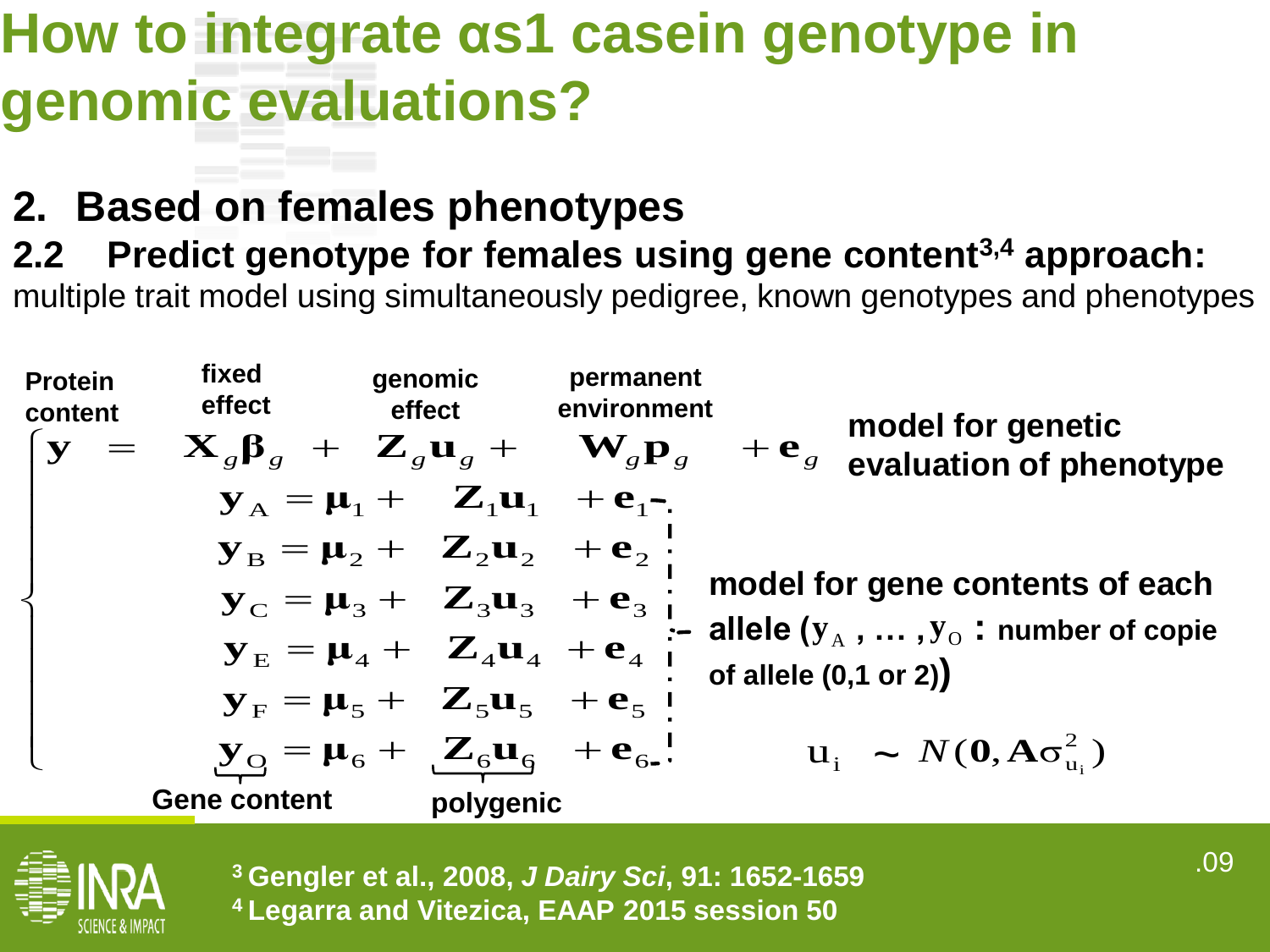#### **Using gene content approach improved GEBV prediction**

**2. Based on females phenotypes**

**Three models used :** 

**Alpine 1) Random probabilities iterative 2) 3 groups of probabilities peeling 3) Gene content**

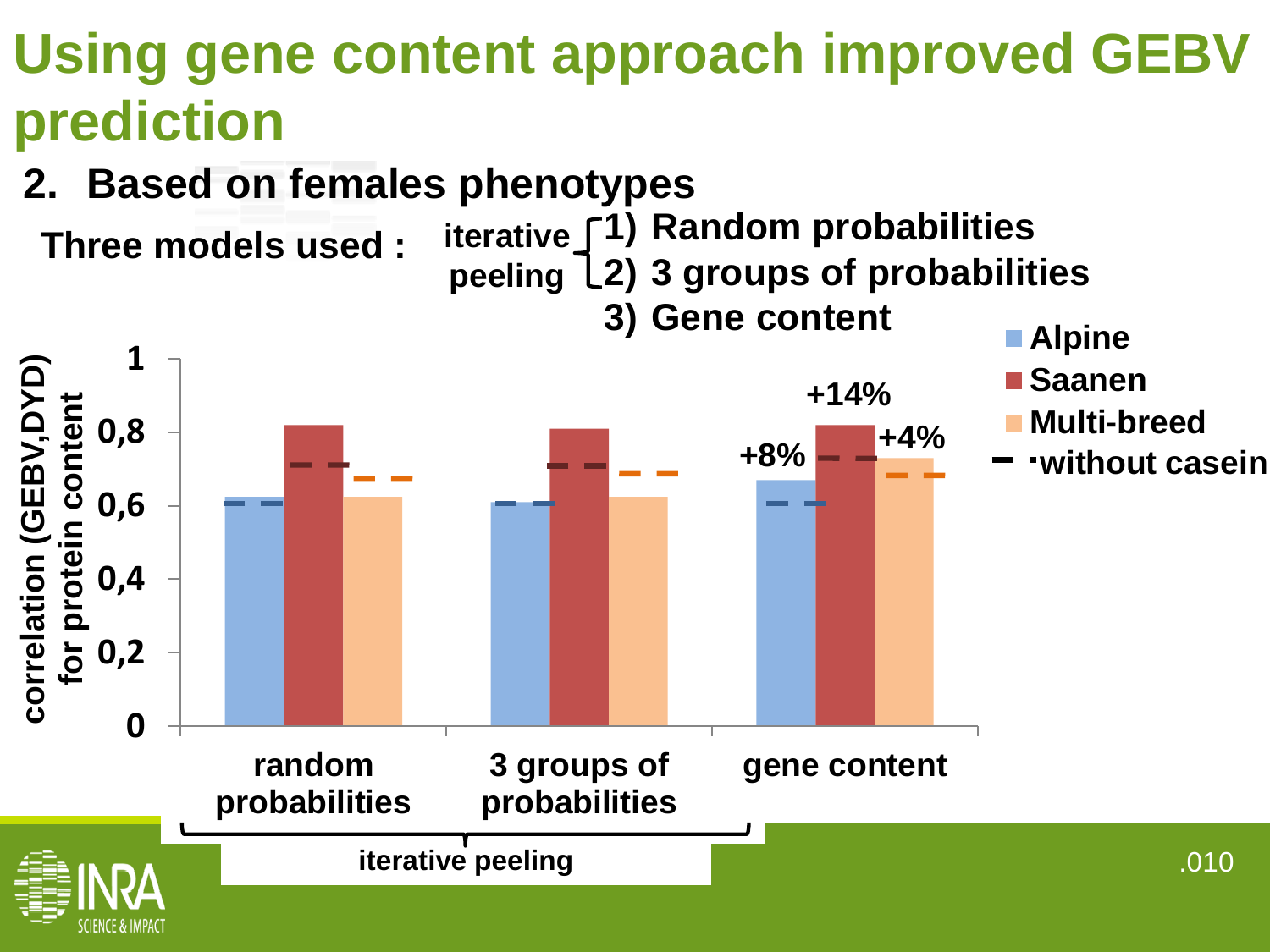#### **Include αs1 casein genotype in genomic evaluation improved prediction of breeding values**



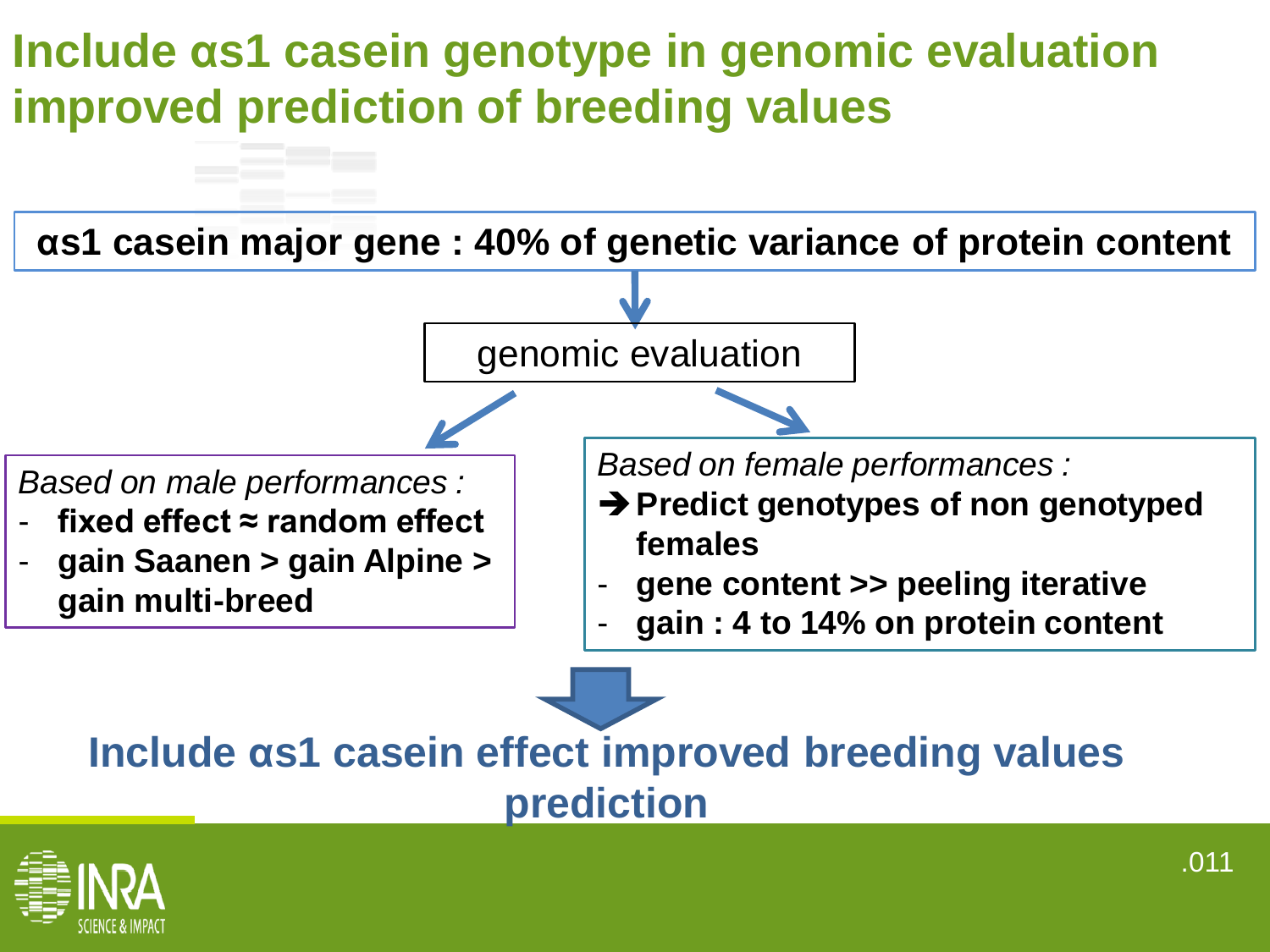

## **Appendix**